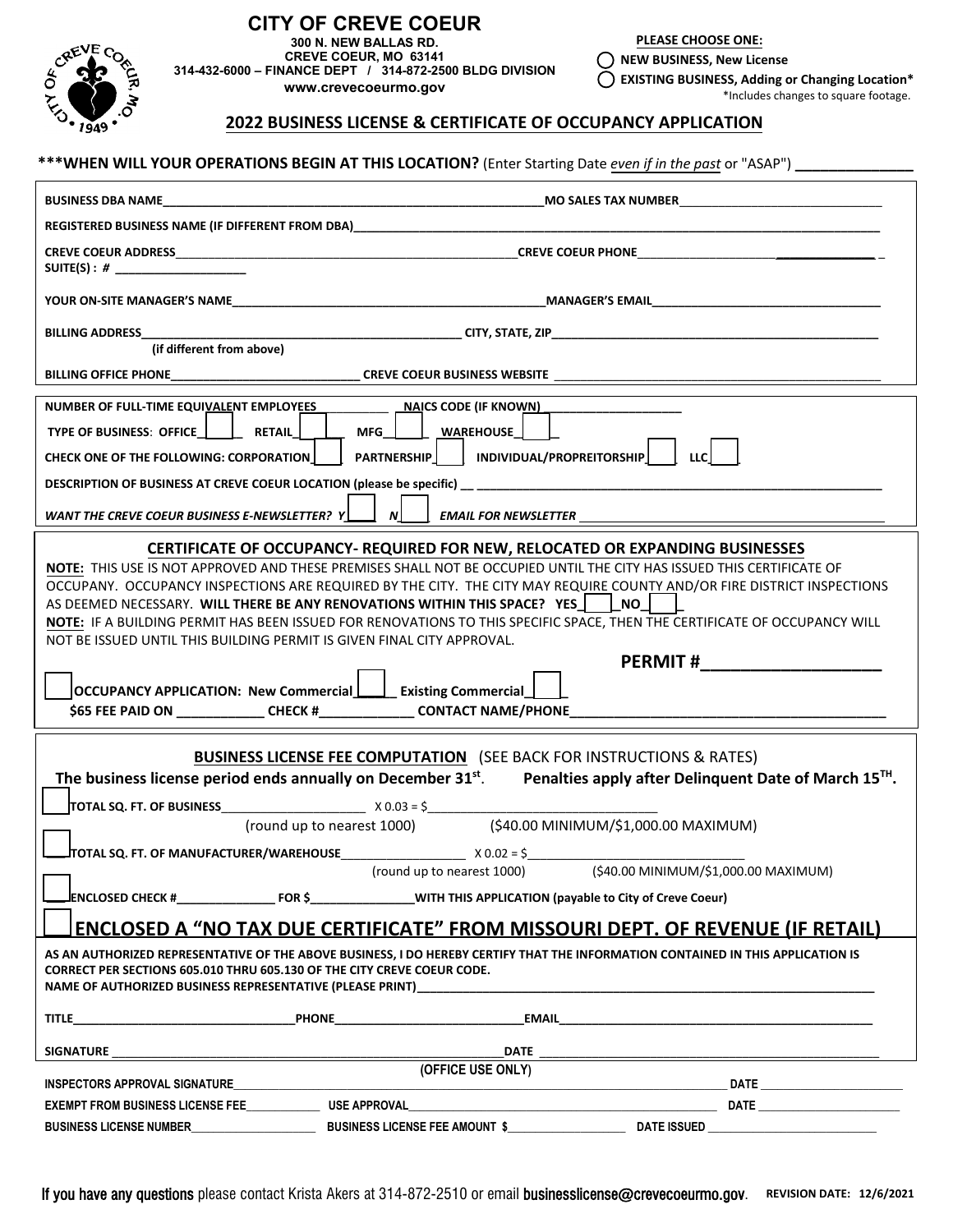## **CITY OF CREVE COEUR BUSINESS LICENSE APPLICATION INSTRUCTIONS**

# **IMPORTANT READ THIS NOTICE BEFORE FILING 2021 BUSINESS LICENSE**

The following documentation will be required before your City of Creve Coeur Business License can be issued.

- 1) According to state law, the possession of a retail sales license and a statement from the State Department of Revenue that the licensee owes no sales tax to the state shall be a prerequisite to the issuance or renewal of any City license which is required for business where goods are sold at retail. The date of issuance on the statement obtained from the State Department of Revenue that the licensee owes no tax due shall be no more than ninety days before the submission for application renewal of the City of Creve Coeur Business License. Please call 1-573-751-5860 (State of Missouri), give your tax ID number and request a "letter of no sales tax due" to be mailed to you. If your business is not involved in retail sales then the above documentation is not required.
- 2) Any applicant for a City of Creve Coeur occupational or business license which is a contractor in the construction industry shall provide with its application a certificate of insurance for workers' compensation coverage or an affidavit, on the form developed by the State Division of Workers' Compensation, signed by the applicant attesting the contractor is exempt from providing such coverage.

Failure to provide the foregoing documentation when required shall invalidate any City of Creve Coeur Business License.

• Notice: Applicants should make sure that their intended business operations at their planned location will be compatible with legal limits. For example, St. Louis County will not license the sale of tobacco, including electronic smoking devices, within 1,000 feet of any daycare, or school. Similarly, the City will not permit the sale of medical marijuana within 300 feet of a school and generally will not license the sale of alcohol within 300 feet of a school or place of worship.

#### **For Manufacturers/Warehouses**

\$20.00 per 1,000 square feet or any portion of a thousand.

Minimum annual license fee \$40.00 Maximum annual license fee \$1,000.00

> xample: warehouse is 12,432 square feet, round up to 13,000 and multiply 13 by \$20. Your Business License fee would be \$260.00

## **Not for Profit Organizations**

No fee. Must provide either IRS exemption letter or most current IRS 990 form. Please complete enclosed application.

#### **All other Businesses**

| AII ULIIEI DUSIIIESSES                |                                                            |                                                                                                                      |                      |
|---------------------------------------|------------------------------------------------------------|----------------------------------------------------------------------------------------------------------------------|----------------------|
|                                       | \$30.00 per 1,000 square feet or any portion of a thousand |                                                                                                                      |                      |
| Minimum annual license fee \$40.00    |                                                            |                                                                                                                      |                      |
| Maximum annual license fee \$1,000.00 |                                                            |                                                                                                                      |                      |
|                                       |                                                            | example: business is 2,123 square feet, round up to 3,000 and multiply 3 by \$30. Your                               |                      |
|                                       | Business License fee would be \$90.00                      |                                                                                                                      |                      |
|                                       |                                                            | <b>Penalty:</b> The amount for business license taxes paid after the delinguent date (March 15) shall be as follows: |                      |
| March 16 - April 16 5% of Fee         |                                                            |                                                                                                                      |                      |
| April 17 - May 17 10% of Fee          |                                                            |                                                                                                                      |                      |
| May 18 - June 18 15% of Fee           |                                                            |                                                                                                                      |                      |
| June 19 - July 19 20% of Fee          |                                                            |                                                                                                                      |                      |
| July 20 - end of year 25% of Fee      |                                                            |                                                                                                                      |                      |
|                                       |                                                            | PROPERTY MANAGER/LANDLORD'S NAME: NAMEL AND THE RESERVE TO A SERVE THE RESERVE TO A SERVE THE RESERVE TO A SER       | <b>PHONE NUMBER:</b> |
|                                       |                                                            |                                                                                                                      |                      |
|                                       |                                                            |                                                                                                                      |                      |
|                                       | DO YOU HAVE VENDING MACHINES LOCATED AT YOUR BUSINESS? YES | NO II                                                                                                                |                      |
|                                       |                                                            | NUMBER OF VENDING MACHINES______________________________CURRENTLY LICENSED________                                   |                      |
| <b>VENDING COMPANY &amp; ADDRESS</b>  |                                                            |                                                                                                                      |                      |

Thank you for your cooperation and we wish you success in your future endeavors.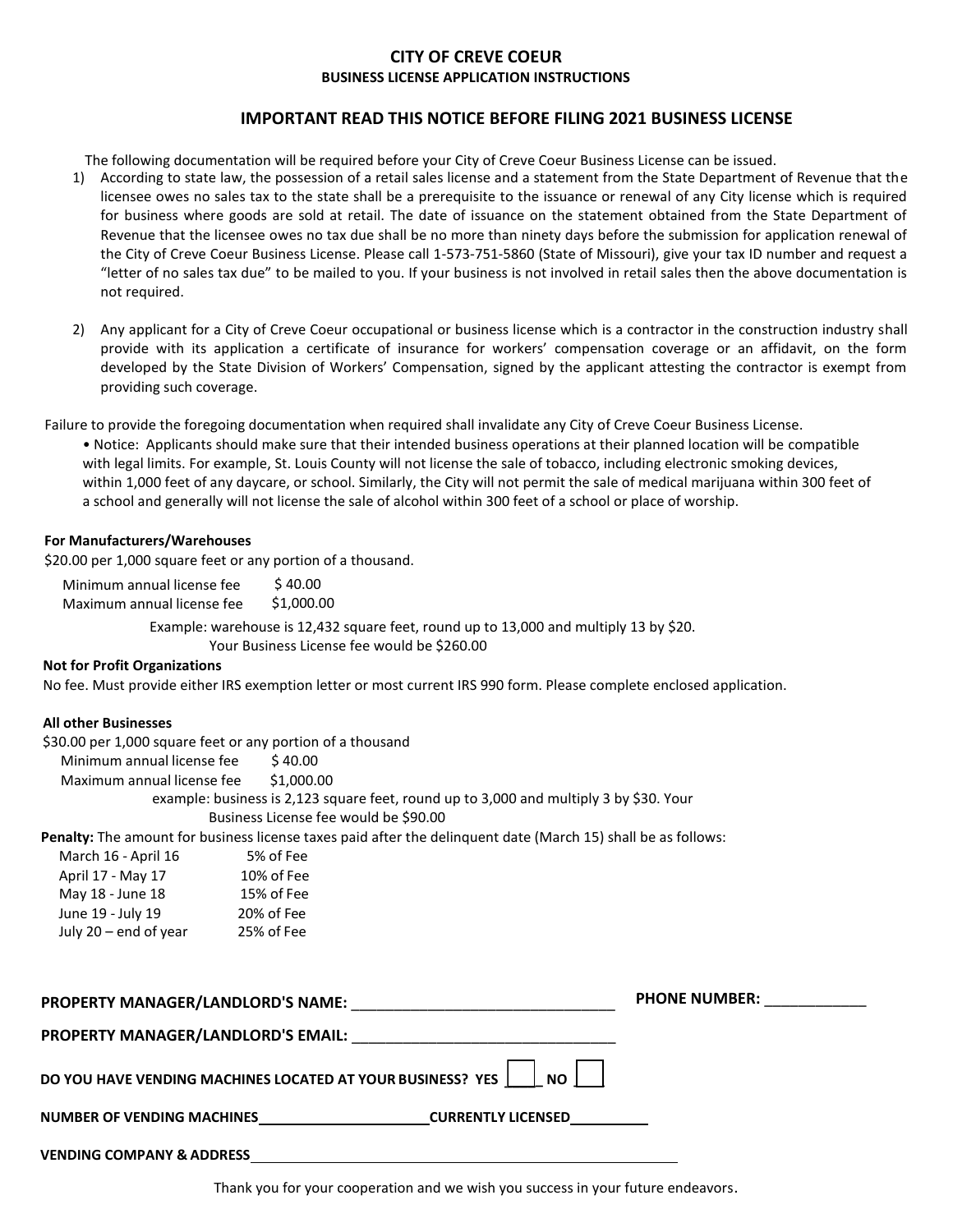

# **CREVE COEUR POLICE DEPARTMENT**

BUSINESS EMERGENCY CONTACT INFORMATION

Submitting this form allows local police to contact you, in the event of an incident (burglary, fire, etc.) at your business. Information will be used only in the event of an emergency.

#### **Instructions**

Thank you for submitting the Emergency Contact Information for your business. This information will only be used in the event of an after-hours emergency or incident at your business. Information will not be shared outside of law enforcement agencies and the fire department. All information is optional**. It is the responsibility of the Business Owner(s) to contact the Creve Coeur Police Department with updated or new contact information**. Updates are accepted as often as is necessary.

In the event of incident, emergency responders may request that an authorized person respond to the business to reset a ringing alarm, represent an owner's interests or secure the property after a fire or break-in. It would be necessary for that person to respond with keys to the property and a proper alarm code if applicable.

Please provide the information requested below, providing as many details as possible.

|                                                                                                                                                                          | <b>Business Information</b>                                                                                                                                                                                                                                                                                      |                                  |                                              |                               |                                        |  |  |  |  |
|--------------------------------------------------------------------------------------------------------------------------------------------------------------------------|------------------------------------------------------------------------------------------------------------------------------------------------------------------------------------------------------------------------------------------------------------------------------------------------------------------|----------------------------------|----------------------------------------------|-------------------------------|----------------------------------------|--|--|--|--|
|                                                                                                                                                                          | INSTRUCTIONS: If your business name is indicated by any signage on the exterior of the building, list that business name. If the main phone number is<br>answered with a recording or automated attendant, indicate an inside phone number by which an employee can be reached immediately, if one is available. |                                  |                                              |                               |                                        |  |  |  |  |
|                                                                                                                                                                          | <b>BUSINESS NAME</b>                                                                                                                                                                                                                                                                                             |                                  | MAIN BUSINESS PHONE # (PUBLIC)               |                               |                                        |  |  |  |  |
| Section <sub>1</sub>                                                                                                                                                     | BUSINESS ADDRESS (FLOOR/SUITE/BUILDING)                                                                                                                                                                                                                                                                          |                                  |                                              |                               | PREMISE INSIDE PHONE # (IF DIFFERENT)  |  |  |  |  |
|                                                                                                                                                                          | <b>HOURS OF OPERATION</b>                                                                                                                                                                                                                                                                                        |                                  | TYPE OF BUSINESS (OFFICE, GAS STATION, ETC.) |                               | <b>WEBSITE</b>                         |  |  |  |  |
|                                                                                                                                                                          | <b>INSTRUCTIONS:</b> Complete this section only if the business is monitored by a 24-hour alarm company, or if a private security firm patrols the business<br>property. Otherwise, skip this section.                                                                                                           |                                  |                                              |                               |                                        |  |  |  |  |
| Section <sub>2</sub>                                                                                                                                                     | <b>ALARM COMPANY</b>                                                                                                                                                                                                                                                                                             | ALARM COMPANY PHONE # (IF KNOWN) |                                              |                               | ACCOUNT NAME OR NUMBER (IF APPLICABLE) |  |  |  |  |
|                                                                                                                                                                          | PRIVATE SECURITY COMPANY                                                                                                                                                                                                                                                                                         | PRIVATE SECURITY COMPANY PHONE # |                                              |                               | ACCOUNT NAME OR NUMBER (IF APPLICABLE) |  |  |  |  |
| INSTRUCTIONS: Indicate any special instructions for finding your business or accessing the business property. Also note any gate codes. Otherwise, skip this<br>section. |                                                                                                                                                                                                                                                                                                                  |                                  |                                              |                               |                                        |  |  |  |  |
| Section <sub>3</sub>                                                                                                                                                     | SPECIAL INSTRUCTIONS OR DIRECTIONS                                                                                                                                                                                                                                                                               |                                  |                                              |                               | GATE CODE (IF APPLICABLE)              |  |  |  |  |
|                                                                                                                                                                          |                                                                                                                                                                                                                                                                                                                  |                                  |                                              |                               |                                        |  |  |  |  |
|                                                                                                                                                                          |                                                                                                                                                                                                                                                                                                                  |                                  | <b>Emergency Contact Information</b>         |                               |                                        |  |  |  |  |
|                                                                                                                                                                          | <b>CONTACT NAME</b>                                                                                                                                                                                                                                                                                              |                                  |                                              | TITLE (E.G., OWNER, EMPLOYEE) |                                        |  |  |  |  |
| Contact 1                                                                                                                                                                | HOME PHONE                                                                                                                                                                                                                                                                                                       |                                  | MOBILE PHONE                                 |                               |                                        |  |  |  |  |
| 2<br>$\overline{a}$                                                                                                                                                      | <b>CONTACT NAME</b>                                                                                                                                                                                                                                                                                              |                                  | TITLE (E.G., OWNER, EMPLOYEE)                |                               |                                        |  |  |  |  |
| Conta                                                                                                                                                                    | HOME PHONE<br>MOBILE PHONE                                                                                                                                                                                                                                                                                       |                                  |                                              | MOBILE PHONE                  |                                        |  |  |  |  |
| ntact 3                                                                                                                                                                  | <b>CONTACT NAME</b>                                                                                                                                                                                                                                                                                              |                                  |                                              | TITLE (E.G., OWNER, EMPLOYEE) |                                        |  |  |  |  |
| ā                                                                                                                                                                        | HOME PHONE<br>MOBILE PHONE                                                                                                                                                                                                                                                                                       |                                  | MOBILE PHONE                                 |                               |                                        |  |  |  |  |